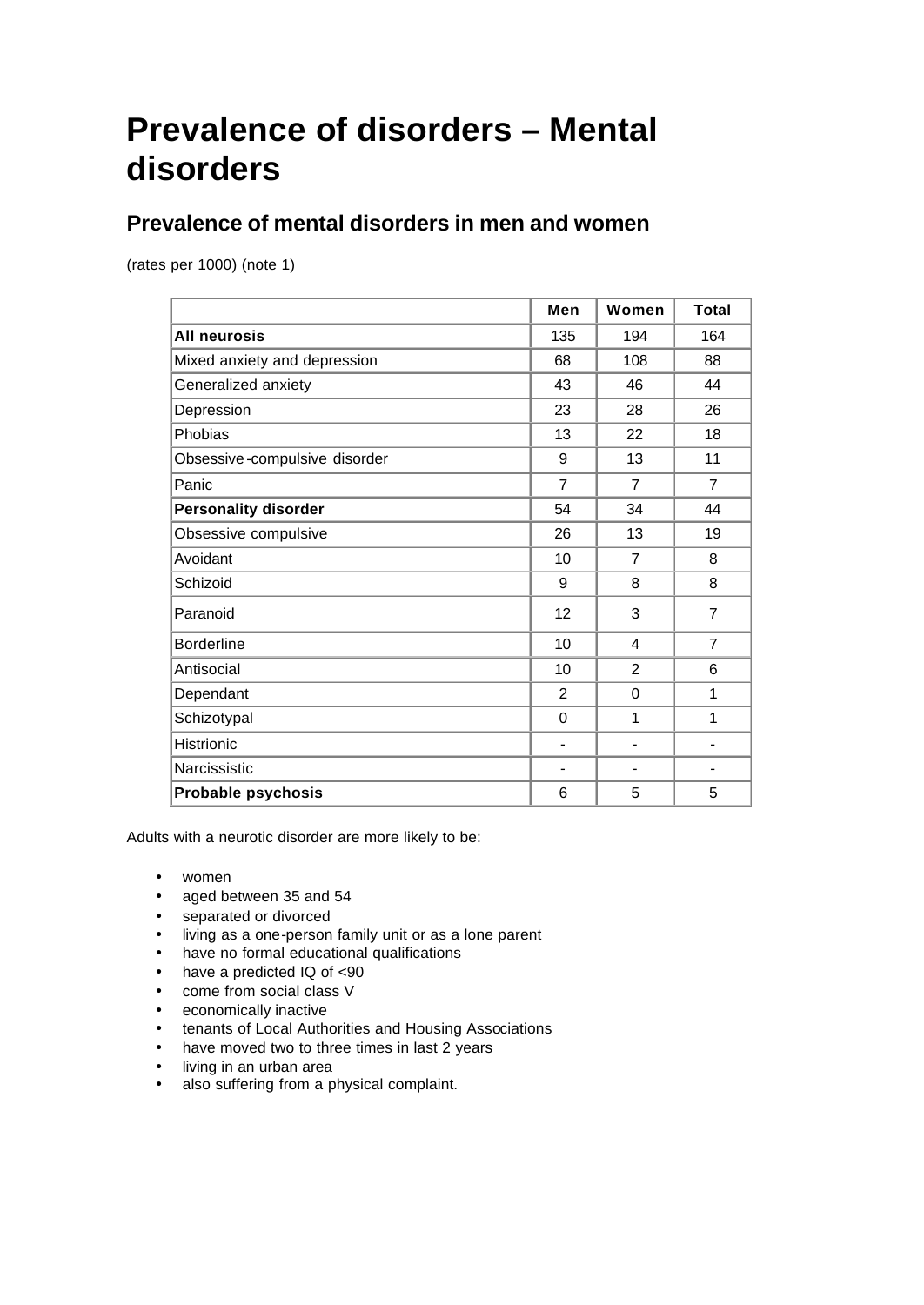#### **Notes**

**1** Singleton N, Bumpstead R, O'Brien M et al. Psychiatric Morbidity Among Adults Living in Private Households, 2000. Office of National Statistics. London: The Stationary Office, 2001. URL http://www.statistics.gov.uk/downloads/theme\_health/psychmorb.pdf

### **Prevalence of substance abuse in men and women**

(note 1)

| Alcohol Abuse                                                                        | Men       | Women      | <b>Total</b> |
|--------------------------------------------------------------------------------------|-----------|------------|--------------|
| Hazardous drinking (score 8 and over on audit) in  <br>the last year                 | 38%       | 15%        | 26%          |
| Mean audit score                                                                     |           |            | 5            |
| Illicit substance use in last year of any drug.<br>All<br>ages<br>- 20-24-year olds. | 8%<br>37% | 13%<br>29% | 11%<br>33%   |

#### **Notes**

**1** Singleton N, Bumpstead R, O'Brien M et al. Psychiatric Morbidity Among Adults Living in Private Households, 2000. Office of National Statistics. London: The Stationary Office, 2001. URL http://www.statistics.gov.uk/downloads/theme\_health/psychmorb.pdf

## **Prevalence of mental disorders in children and adolescents by gender**

(rates per 1000) (note 2)

|                                                                            | Boys age<br>$5 - 10$ | Girls age<br>$5 - 10$ | Boys age<br>$11 - 15$ | Girls age<br>$11 - 15$ | <b>All children</b><br>and<br>adolescents |
|----------------------------------------------------------------------------|----------------------|-----------------------|-----------------------|------------------------|-------------------------------------------|
| Anxiety                                                                    | 3.2                  | 3.1                   | 3.9                   | 5.3                    | 3.8                                       |
| Depression                                                                 | 0.2                  | 0.3                   | 1.7                   | 1.9                    | 0.9                                       |
| Conduct disorder                                                           | 6.5                  | 2.7                   | 8.6                   | 3.8                    | 5.3                                       |
| Hyperkinetic disorder                                                      | 2.6                  | 0.4                   | 2.3                   | 0.5                    | 1.4                                       |
| Less common disorders, e.g.<br>compulsive<br>Obsessive<br>disorder, phobia | 0.8                  | 0.2                   | 0.5                   | 0.7                    | 0.5                                       |
| Any disorder                                                               | 10.4                 | 5.9                   | 12.8                  | 9.6                    | 9.5                                       |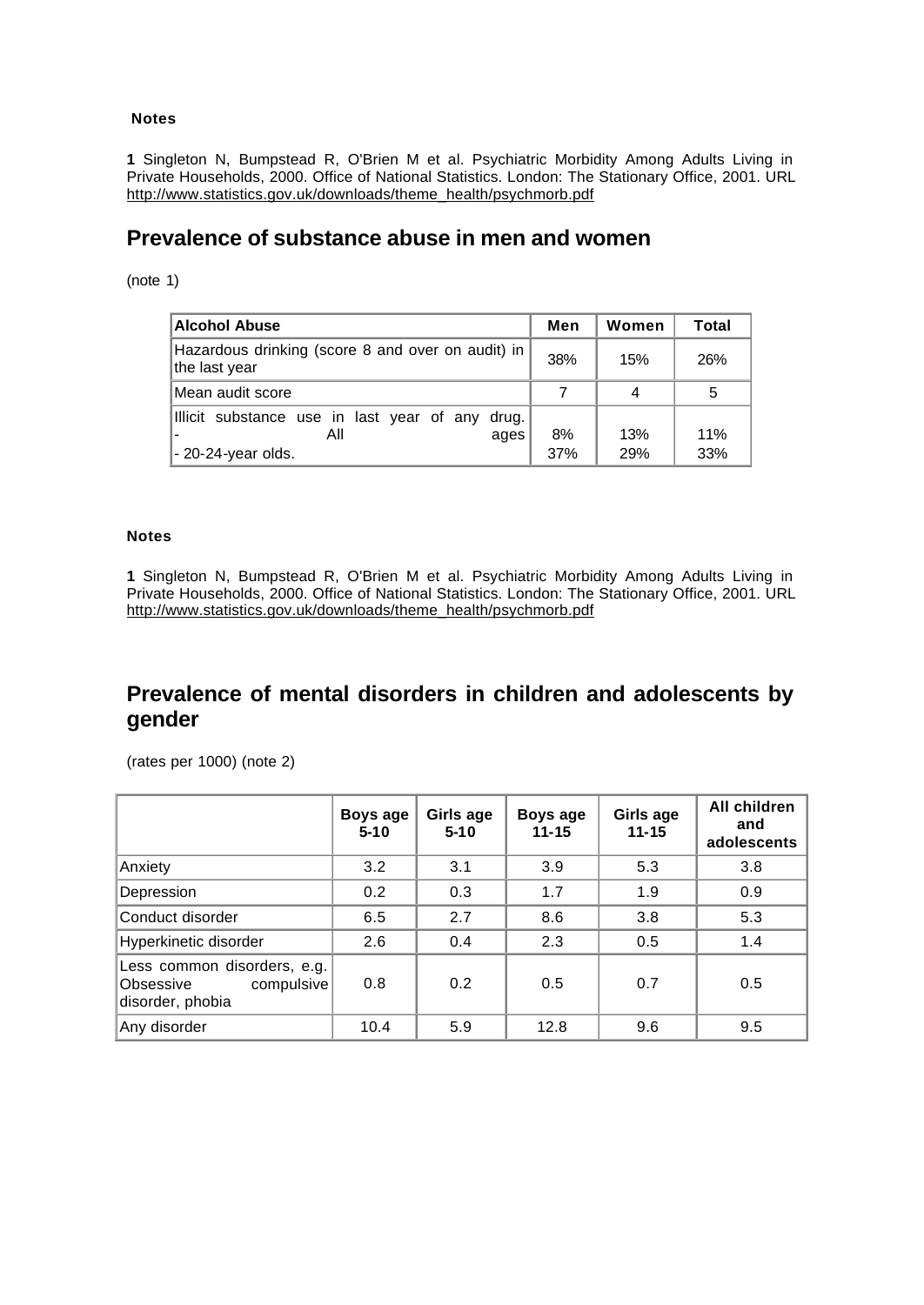Children with a mental disorder are more likely to:

- live in social sector housing
- live with a lone parent
- have problems with the police
- have bereavement
- have poor physical health
- have a parent with no educational qualifications
- have both parents unemployed
- have mentally-ill parents.

#### **Notes**

**2** Meltzer H, Gatward R, Goodman R, Ford T. Mental Health of Children and Adolescents in Great Britain. London: The Stationary Office, 2000. URL http://www.statistics.gov.uk/downloads/theme\_health/KidsMentalHealth.pdf

### **Prevalence of mental disorders by ethnic group**

(rates per 1000 adult population) (note 3)

|                                  | White | <b>Irish</b> | <b>Black</b><br>caribbean | Bangladeshi* | Indian | Pakistani |
|----------------------------------|-------|--------------|---------------------------|--------------|--------|-----------|
| All neurosis                     | 158   | 185          | 173                       | 126          | 181    | 196       |
| Mixed anxiety and depression     | 109   | 116          | 120                       | 90           | 119    | 123       |
| Generalized anxiety              | 14    | 30           | 13                        | 6            | 12     | 14        |
| Depression                       | 29    | 28           | 24                        | 19           | 38     | 45        |
| Phobias                          | 18    | 21           | 15                        | 7            | 8      | 21        |
| Obsessive-compulsive<br>disorder | 9     | 10           | 10                        | 10           | 12     | 17        |
| Panic                            | 5     | 17           | 13                        | 13           | 21     | 21        |

\*After adjusting for differences in age structure between the different ethnic groups, only the lower prevalence of all neuroses in Bangaldeshi women compared with white women remained statistically significant.

#### **Notes**

**3** Sproston K, Nazroo J. The Ethnic Minority Psychiatric Morbidity Survey. London: The Stationery Office, 2002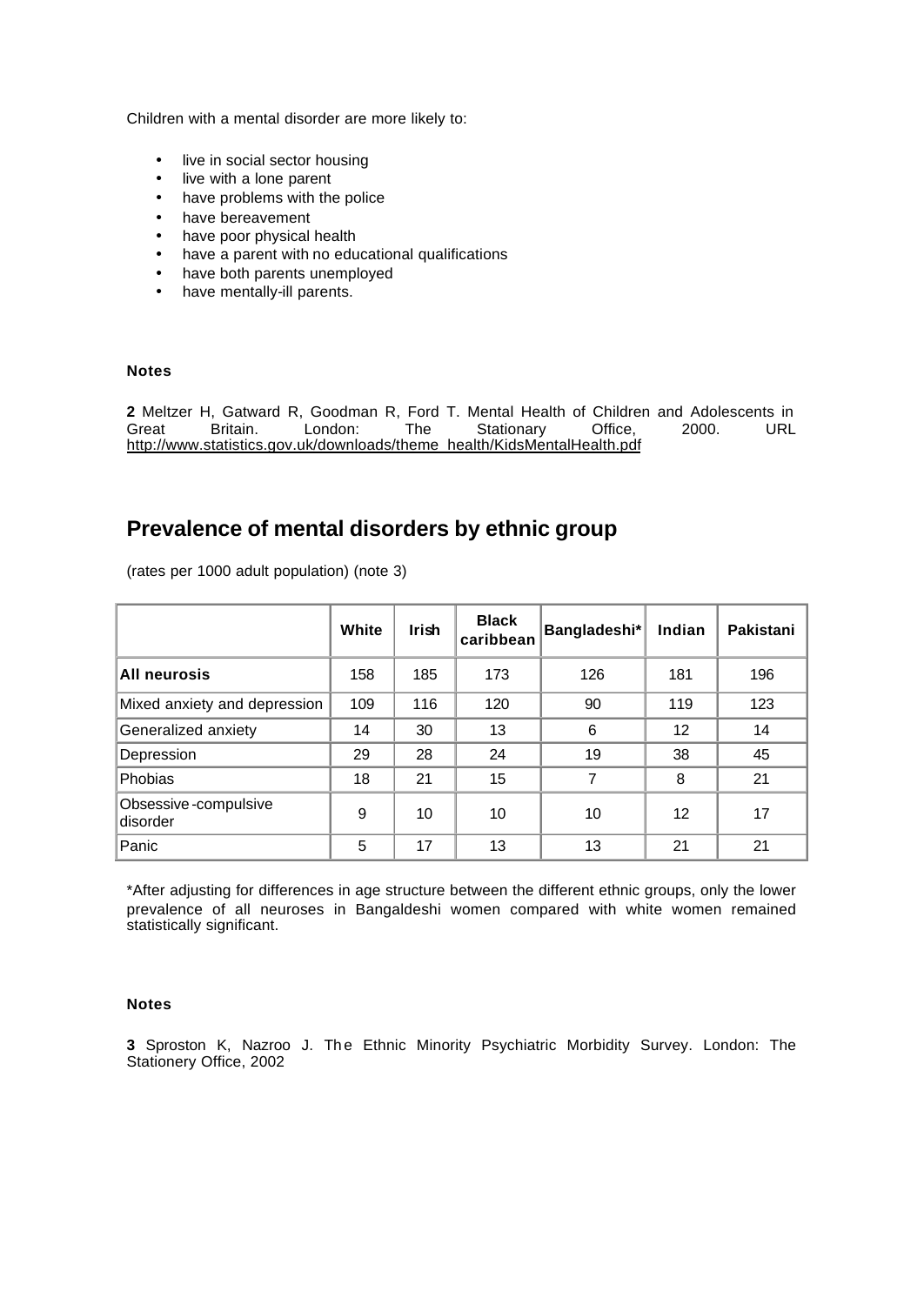## **Prevalence of disorders – neurological disorders**

## **Incidence and prevalence of some neurological conditions**

(rates per 100,000)

| <b>Condition</b>                     | Incidence:<br>number of new<br>cases per 100,000<br>that develop each<br>year | Prevalence:<br>total number<br>of people per<br>100,000 | Source                                                                                                                                                                       |
|--------------------------------------|-------------------------------------------------------------------------------|---------------------------------------------------------|------------------------------------------------------------------------------------------------------------------------------------------------------------------------------|
| Alzheimer's<br>disease/dementia      | 25,000 per<br>100,000 in over 65<br>year olds                                 | 1,000                                                   | Alzheimer's Society based on ONS<br>population estimate 1996                                                                                                                 |
| <b>CJD</b>                           | per 100,000                                                                   |                                                         | Alzheimer's Society                                                                                                                                                          |
| vCJD                                 | 27 new cases in<br>year<br>2000                                               | 101 cases<br>since 1995                                 | Alzheimer's Society                                                                                                                                                          |
|                                      | Migraine<br>400 per 100,000(1)                                                | 15,000<br>(8,000,000)                                   | 1. Steiner TJ et al Epidemiology of<br>migraine in England.                                                                                                                  |
|                                      | <b>Cluster Headache</b><br>4 per 100,000 (2)                                  | 100                                                     | Cephalalgia<br>2. Olesen J, Goadsby PJ, Cluster<br>Headache and related conditions in<br>Olesen J (Ed) Frontiers in Headache<br>Research Vol 9 OUP 1999                      |
| Headache                             | Paroxysmal<br>Hemicrania (3)                                                  | 10                                                      | 3. Goadsby PJ, Lipton RB. A review of<br>paroxysmal hemicaranias Brain 1997;<br>120:193-209                                                                                  |
|                                      | Chronic Migraine<br>(4)<br>Chronic tension-<br>type headache (4)              | 3,000                                                   | 4. Silberstein SD et al, Headaches in<br>Primary Care Oxford/Isis Medical<br>Media 1999                                                                                      |
| Headache<br>Motor neurone<br>disease |                                                                               | 144<br>(85,000)                                         | MS Society and MS Research Trust -<br>estimates based on UK area studies<br>and international data                                                                           |
| Myalgic<br>Encephalomyelitis<br>(ME) |                                                                               | $300 - 500$                                             | Dowsett E G, Richardson J The<br>Epiemiology of Myalgic<br>Encephalomyelitis (ME) in the UK<br>1919 - 1999 Evidence submitted to the<br>All Party Parliamentary Group of MPs |